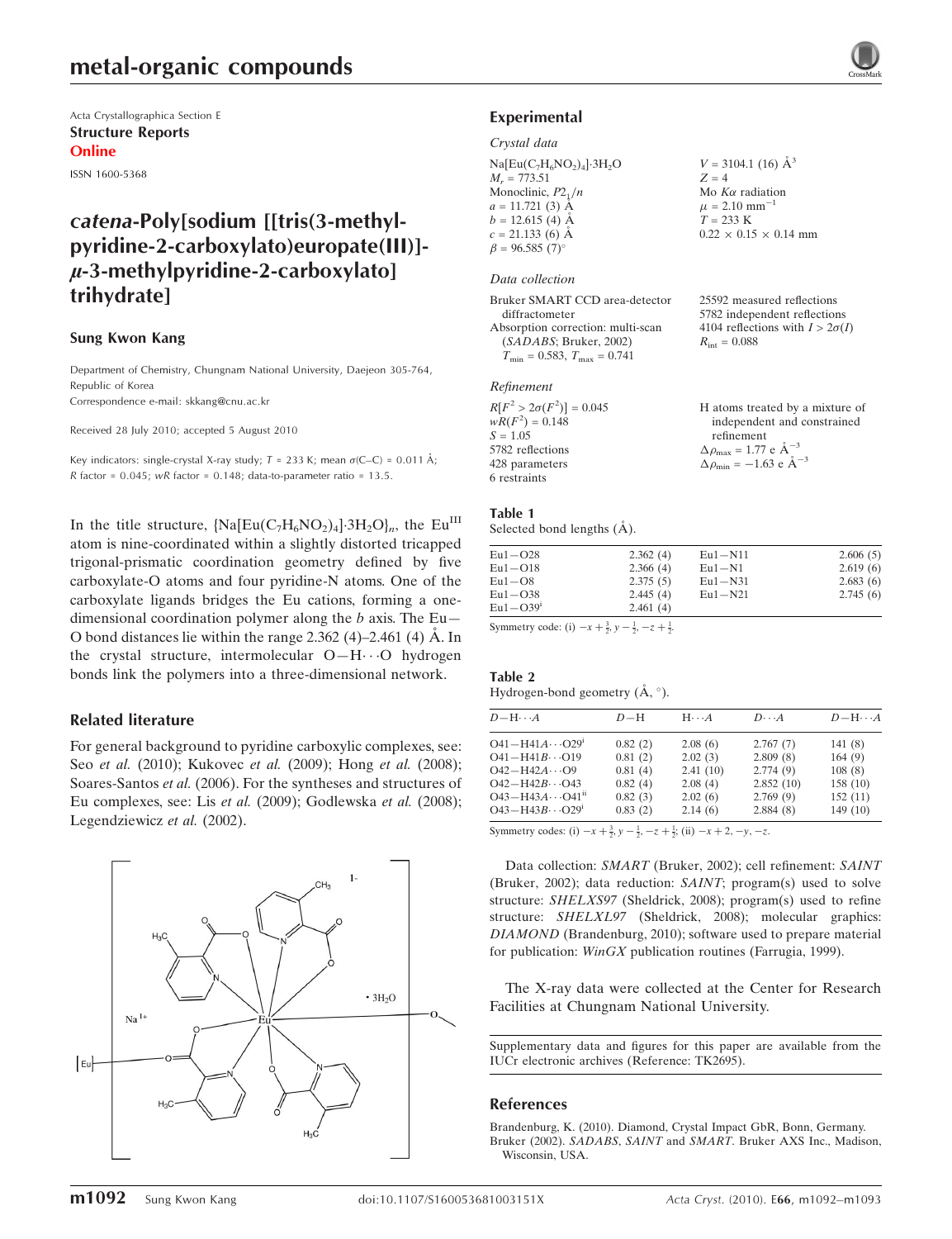[Farrugia, L. J. \(1999\).](https://scripts.iucr.org/cgi-bin/cr.cgi?rm=pdfbb&cnor=tk2695&bbid=BB3) J. Appl. Cryst. 32, 837–838.

- [Godlewska, P., Macalik, L. & Hanuza, J. \(2008\).](https://scripts.iucr.org/cgi-bin/cr.cgi?rm=pdfbb&cnor=tk2695&bbid=BB4) J. Alloys Compd, 451, 236– [239.](https://scripts.iucr.org/cgi-bin/cr.cgi?rm=pdfbb&cnor=tk2695&bbid=BB4)
- [Hong, J. H., Oh, Y., Kim, Y., Kang, S. K., Choi, J., Kim, W. S., Lee, J. I., Kim, S.](https://scripts.iucr.org/cgi-bin/cr.cgi?rm=pdfbb&cnor=tk2695&bbid=BB5) [& Hur, N. H. \(2008\).](https://scripts.iucr.org/cgi-bin/cr.cgi?rm=pdfbb&cnor=tk2695&bbid=BB5) Cryst. Growth Des., 8, 1364–1371.
- [Kukovec, B., Popovic, Z., Komorsky-Lovric, S., Vojkovic, V. & Vinkovic, M.](https://scripts.iucr.org/cgi-bin/cr.cgi?rm=pdfbb&cnor=tk2695&bbid=BB6) (2009). [Inorg. Chim. Acta](https://scripts.iucr.org/cgi-bin/cr.cgi?rm=pdfbb&cnor=tk2695&bbid=BB6), 362, 2704–2714.
- [Legendziewicz, J. \(2002\).](https://scripts.iucr.org/cgi-bin/cr.cgi?rm=pdfbb&cnor=tk2695&bbid=BB7) J. Alloys Compd. 341, 34–44.
- [Lis, S., Piskula, Z. & Kubicki, M. \(2009\).](https://scripts.iucr.org/cgi-bin/cr.cgi?rm=pdfbb&cnor=tk2695&bbid=BB8) Mater. Chem. Phys. 114, 134–138.
- [Seo, H. J., Yoo, K., Song, M., Park, J. S., Jin, S., Kim, Y. I. & Kim, J. \(2010\).](https://scripts.iucr.org/cgi-bin/cr.cgi?rm=pdfbb&cnor=tk2695&bbid=BB9) Org. Electron. 11[, 564–572.](https://scripts.iucr.org/cgi-bin/cr.cgi?rm=pdfbb&cnor=tk2695&bbid=BB9)
- [Sheldrick, G. M. \(2008\).](https://scripts.iucr.org/cgi-bin/cr.cgi?rm=pdfbb&cnor=tk2695&bbid=BB10) Acta Cryst. A64, 112–122.
- [Soares-Santos, P. C. R., Paz, F. A. A., Sa Ferreira, R. A., Klinowski, J., Carlos,](https://scripts.iucr.org/cgi-bin/cr.cgi?rm=pdfbb&cnor=tk2695&bbid=BB11) [L. D., Trindade, T. & Norgueira, H. I. S. \(2006\).](https://scripts.iucr.org/cgi-bin/cr.cgi?rm=pdfbb&cnor=tk2695&bbid=BB11) Polyhedron, 25, 2471–2482.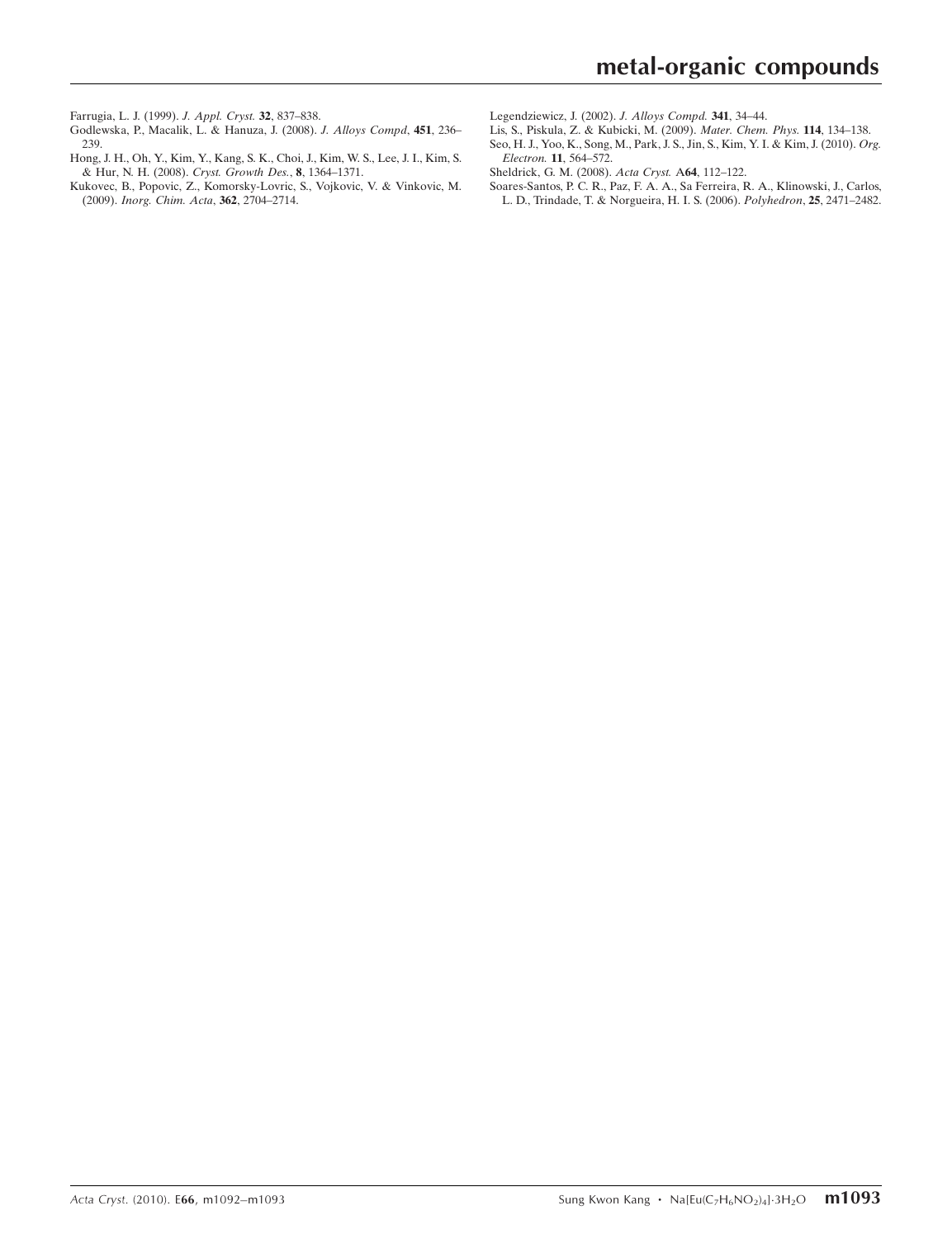# **supporting information**

*Acta Cryst.* (2010). E**66**, m1092–m1093 [https://doi.org/10.1107/S160053681003151X]

*catena***-Poly[sodium [[tris(3-methylpyridine-2-carboxylato)europate(III)]-***µ***-3 methylpyridine-2-carboxylato] trihydrate]**

## **Sung Kwon Kang**

## **S1. Comment**

Metal complexes of picolinic acid and their derivatives have been of considerable interest due to their adoption of various coordination modes and their interesting photophysical properties (Seo *et al.*, 2010; Kukovec *et al.*, 2009; Hong *et al.*, 2008; Soares-Santos *et al.*, 2006). Especially, Eu(III) complexes have been extensively studied due to their unique luminescence properties such as narrow emission bands and the excitation spectra of the five-dimensional  $\sim$   $>$  7F<sub>0</sub> transition (Lis *et al.*, 2009; Godlewska *et al.*, 2008; Legendziewicz *et al.*, 2002). In this study, we report the synthesis and characterization of a Eu(III)-picolinic acid derivative in order to develop new lanthanide complexes for novel photoluminescent applications.

In the title one-dimensional coordination polymer,  $\{Na[Eu(C<sub>7</sub>H<sub>6</sub>NO<sub>2</sub>)<sub>4</sub>] 3H<sub>2</sub>O<sub>1</sub>$ , the Eu atom is nine-coordinate within a slightly distorted tricapped trigonal prismatic coordination geometry. The Eu(III) atom is coordinated to the five carboxylate-O atoms and four pyridine-N atoms. The Eu—O bond distances are within the range of 2.362 (4) - 2.461 (4) Å, Table 1, which are significantly shorter than the sum of the covalent radii of Eu and O atoms  $(2.66 \text{ Å})$ . The dihedral angles between the pyridine rings and the carboxylate groups are in the range of 5.0 (4) - 24.7 (4)  $^{\circ}$ . One of the carboxylate ligands bridges Eu cations to form a one-dimensional coordination polymer along the crystallographic *b* axis (Fig. 2). Intramolecular O—H···O hydrogen bonds link the uncoordinated water molecules to the coordinated water molecules, Table 2. In the crystal structure, intermolecular O—H···O hydrogen bonds link the polymers into a three-dimensional network, Table 2. The title compound exhibits an intense emission at 618 nm upon 396 nm excitation in PL spectra with 325 nm of He—Cd laser excitation wavelength.

## **S2. Experimental**

Europium trichloride solution was prepared by dissolving EuCl<sub>3</sub> 6H<sub>2</sub>O (0.37 g, 1.0 mmol; Aldrich) in absolute ethanol (20 ml) at room temperature with stirring. The ligand solution was prepared by dissolving 3-methylpicolinic acid (0.55 g, 4.0 mmol; Aldrich) in absolute ethanol (30 ml) at room temperature. The pH of the ligand solution was adjusted to about 6 with 2 N NaOH solution. The Eu solution was added drop wise and slowly to the ligand solution. The reaction mixture was stirred for 2 h at room temperature. Colourless crystals of (I) were obtained at room temperature over a period of a few weeks. The complex was recrystallized from distilled water.

## **S3. Refinement**

The water-H atoms were located in a difference Fourier map and refined with  $O-H = 0.82\pm0.01$  Å. The remaining H atoms were positioned geometrically and refined using a riding model with C—H = 0.94 - 0.97 Å, and with  $U_{iso}(H)$  = 1.2*U*eq (C) for aromatic-H and 1.5*U*eq(C) for methyl-H atoms. The maximum and minimum residual electron density peaks of 1.77 and -1.63 eÅ-3, respectively, were located 1.55 Å and 0.79 Å from the O39 and Eu1 atoms, respectively.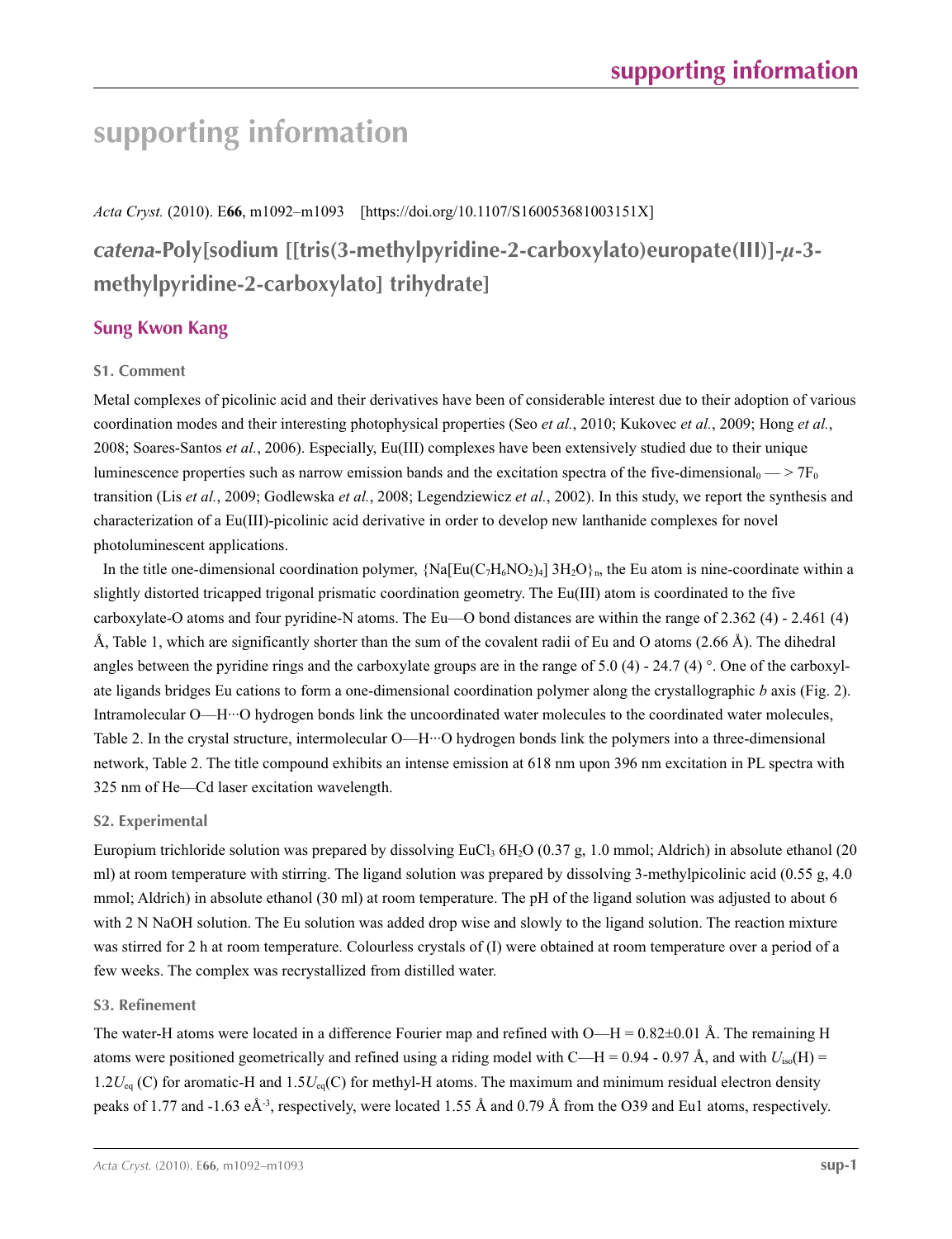

## **Figure 1**

Molecular structure of the title complex showing the atom-numbering scheme and 50% probability ellipsoids. H atoms have been omitted for clarity. [Symmetry code: (i)  $-x + 3/2$ ,  $y - 1/2$ ,  $-z + 1/2$ ]



## **Figure 2**

One-dimensional supramolecular chain along the *b* axis. H atoms have been omitted for clarity.

*catena***-Poly[sodium [[tris(3-methylpyridine-2-carboxylato)europate(III)]-***µ***-3-methylpyridine- 2-carboxylato] trihydrate]** 

| Crystal data                 |                     |
|------------------------------|---------------------|
| $Na[Eu(C7H6NO2)4]\cdot 3H2O$ | Hall symbol: -P 2yn |
| $M_r = 773.51$               | $a = 11.721(3)$ Å   |
| Monoclinic, $P2_1/n$         | $b = 12.615(4)$ Å   |
|                              |                     |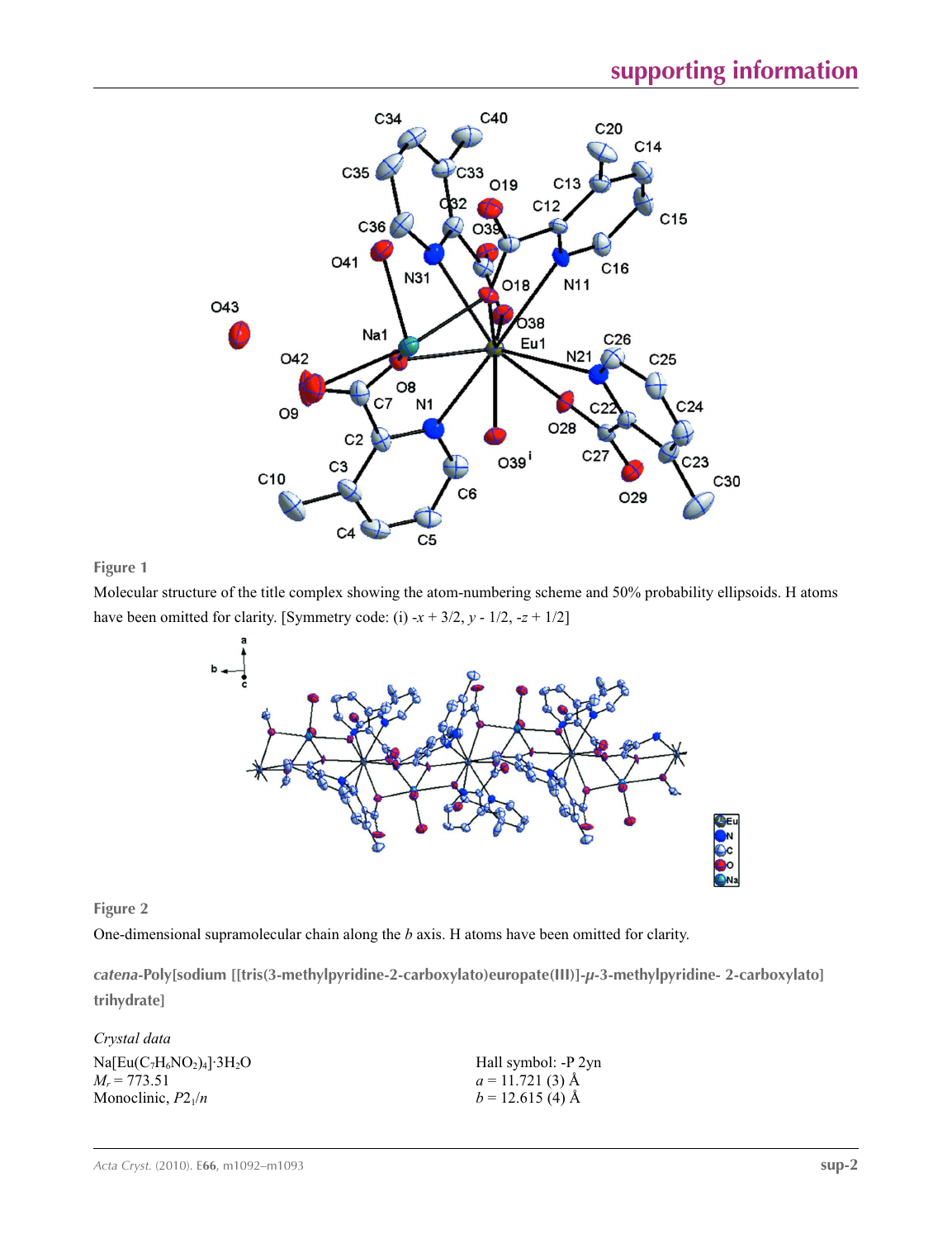Cell parameters from 3070 reflections

 $\theta = 2.5 - 20.6^{\circ}$  $\mu$  = 2.10 mm<sup>-1</sup>  $T = 233 \text{ K}$ Block, colourless  $0.22 \times 0.15 \times 0.14$  mm

 $c = 21.133(6)$  Å  $\beta$  = 96.585 (7)<sup>°</sup>  $V = 3104.1$  (16) Å<sup>3</sup>  $Z = 4$  $F(000) = 1552$ *D*<sub>x</sub> = 1.655 Mg m<sup>-3</sup> Mo *Kα* radiation, *λ* = 0.71073 Å

## *Data collection*

| Bruker SMART CCD area-detector<br>diffractometer | 5782 independent reflections<br>4104 reflections with $I > 2\sigma(I)$  |
|--------------------------------------------------|-------------------------------------------------------------------------|
| $\varphi$ and $\omega$ scans                     | $R_{\rm int} = 0.088$                                                   |
| Absorption correction: multi-scan                | $\theta_{\text{max}} = 25.5^{\circ}, \theta_{\text{min}} = 1.9^{\circ}$ |
| (SADABS; Bruker, 2002)                           | $h = -14 \rightarrow 14$                                                |
| $T_{\min} = 0.583$ , $T_{\max} = 0.741$          | $k = -15 \rightarrow 15$                                                |
| 25592 measured reflections                       | $l = -25 \rightarrow 25$                                                |
|                                                  |                                                                         |

*Refinement*

| Refinement on $F^2$             | H atoms treated by a mixture of independent                  |
|---------------------------------|--------------------------------------------------------------|
| Least-squares matrix: full      | and constrained refinement                                   |
| $R[F^2 > 2\sigma(F^2)] = 0.045$ | $w = 1/[\sigma^2(F_0^2) + 1.5543P]$                          |
| $wR(F^2) = 0.148$               | where $P = (F_0^2 + 2F_c^2)/3$                               |
| $S = 1.05$                      | $(\Delta/\sigma)_{\text{max}} = 0.001$                       |
| 5782 reflections                | $\Delta \rho_{\text{max}} = 1.77 \text{ e } \text{\AA}^{-3}$ |
| 428 parameters                  | $\Delta\rho_{\rm min} = -1.63$ e Å <sup>-3</sup>             |
| 6 restraints                    |                                                              |

## *Special details*

**Geometry**. All e.s.d.'s (except the e.s.d. in the dihedral angle between two l.s. planes) are estimated using the full covariance matrix. The cell e.s.d.'s are taken into account individually in the estimation of e.s.d.'s in distances, angles and torsion angles; correlations between e.s.d.'s in cell parameters are only used when they are defined by crystal symmetry. An approximate (isotropic) treatment of cell e.s.d.'s is used for estimating e.s.d.'s involving l.s. planes.

*Fractional atomic coordinates and isotropic or equivalent isotropic displacement parameters (Å<sup>2</sup>)* 

|                | $\mathcal{X}$ | $\mathcal{Y}$ | $\boldsymbol{Z}$ | $U_{\text{iso}}* / U_{\text{eq}}$ |  |
|----------------|---------------|---------------|------------------|-----------------------------------|--|
| Eu1            | 0.73313(3)    | 0.28658(2)    | 0.240306(15)     | 0.02324(14)                       |  |
| N <sub>1</sub> | 0.9295(5)     | 0.3407(4)     | 0.3039(3)        | 0.0301(13)                        |  |
| C <sub>2</sub> | 1.0234(6)     | 0.2942(5)     | 0.2843(4)        | 0.0314(17)                        |  |
| C <sub>3</sub> | 1.1302(7)     | 0.2917(6)     | 0.3230(4)        | 0.043(2)                          |  |
| C4             | 1.1340(8)     | 0.3421(7)     | 0.3822(4)        | 0.053(2)                          |  |
| H4             | 1.2033        | 0.3425        | 0.4095           | $0.063*$                          |  |
| C <sub>5</sub> | 1.0396(7)     | 0.3910(6)     | 0.4014(4)        | 0.044(2)                          |  |
| H <sub>5</sub> | 1.0435        | 0.4255        | 0.441            | $0.053*$                          |  |
| C <sub>6</sub> | 0.9388(7)     | 0.3882(6)     | 0.3610(4)        | 0.0413(19)                        |  |
| H <sub>6</sub> | 0.8735        | 0.4212        | 0.3741           | $0.05*$                           |  |
| C7             | 1.0039(7)     | 0.2447(6)     | 0.2190(4)        | 0.0374(18)                        |  |
| O <sub>8</sub> | 0.9005(4)     | 0.2233(3)     | 0.1990(2)        | 0.0311(11)                        |  |
| O <sub>9</sub> | 1.0864(5)     | 0.2306(5)     | 0.1881(3)        | 0.067(2)                          |  |
| C10            | 1.2366(8)     | 0.2388(8)     | 0.3051(6)        | 0.069(3)                          |  |
| H10A           | 1.2968        | 0.2429        | 0.3405           | $0.104*$                          |  |
| H10B           | 1.2615        | 0.2743        | 0.2683           | $0.104*$                          |  |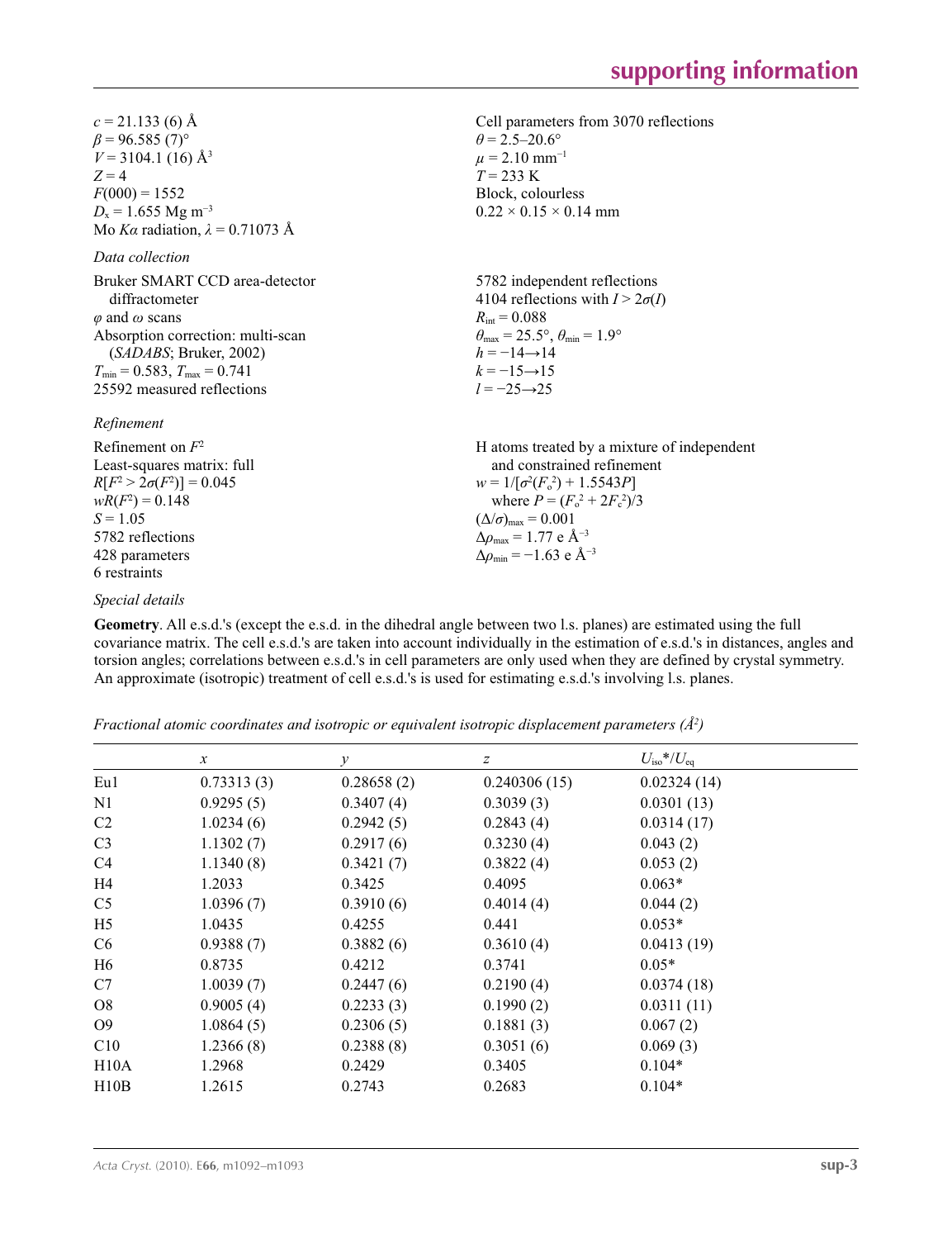| H10C              | 1.2201    | 0.165     | 0.2947    | $0.104*$   |
|-------------------|-----------|-----------|-----------|------------|
| N11               | 0.5296(5) | 0.3202(5) | 0.1801(3) | 0.0291(13) |
| C12               | 0.4908(6) | 0.2464(5) | 0.1358(3) | 0.0268(15) |
| C13               | 0.3748(7) | 0.2430(6) | 0.1098(4) | 0.0355(17) |
| C14               | 0.3025(7) | 0.3207(6) | 0.1293(4) | 0.043(2)   |
| H14               | 0.2244    | 0.32      | 0.1133    | $0.052*$   |
| C15               | 0.3431(7) | 0.3994(7) | 0.1720(4) | 0.051(2)   |
| H15               | 0.2951    | 0.4541    | 0.1836    | $0.061*$   |
| C16               | 0.4579(6) | 0.3936(6) | 0.1967(4) | 0.0381(18) |
| H16               | 0.4863    | 0.4446    | 0.2269    | $0.046*$   |
| C17               | 0.5823(6) | 0.1697(5) | 0.1196(3) | 0.0312(16) |
| O18               | 0.6691(4) | 0.1589(3) | 0.1622(2) | 0.0276(10) |
| O19               | 0.5705(5) | 0.1243(4) | 0.0678(2) | 0.0409(13) |
| C20               | 0.3256(7) | 0.1569(6) | 0.0649(4) | 0.052(2)   |
| H20A              | 0.3226    | 0.0908    | 0.0881    | $0.078*$   |
| H20B              | 0.374     | 0.1481    | 0.0309    | $0.078*$   |
| H20C              | 0.2487    | 0.1766    | 0.0468    | $0.078*$   |
| N21               | 0.5686(5) | 0.1796(5) | 0.2975(3) | 0.0313(14) |
| C22               | 0.5719(6) | 0.2005(5) | 0.3608(3) | 0.0264(15) |
| C <sub>23</sub>   | 0.5236(7) | 0.1327(5) | 0.4029(3) | 0.0357(17) |
| C <sub>24</sub>   | 0.4677(7) | 0.0435(6) | 0.3758(4) | 0.0419(19) |
| H <sub>24</sub>   | 0.4342    | $-0.0046$ | 0.4022    | $0.05*$    |
| C <sub>25</sub>   | 0.4604(7) | 0.0241(6) | 0.3116(4) | 0.0416(19) |
| H25               | 0.4195    | $-0.0348$ | 0.2936    | $0.05*$    |
| C <sub>26</sub>   | 0.5146(7) | 0.0935(6) | 0.2739(4) | 0.0402(19) |
| H26               | 0.5131    | 0.079     | 0.2302    | $0.048*$   |
| C27               | 0.6349(6) | 0.3030(5) | 0.3811(3) | 0.0296(16) |
| O28               | 0.6793(4) | 0.3518(3) | 0.3374(2) | 0.0294(11) |
| O29               | 0.6355(5) | 0.3339(4) | 0.4368(2) | 0.0386(12) |
| C30               | 0.5320(9) | 0.1480(7) | 0.4743(4) | 0.060(3)   |
| H <sub>30</sub> A | 0.6116    | 0.1599    | 0.491     | $0.09*$    |
| H30B              | 0.5037    | 0.0851    | 0.4938    | $0.09*$    |
| H <sub>30</sub> C | 0.4862    | 0.2088    | 0.4838    | $0.09*$    |
| N31               | 0.7520(5) | 0.3872(4) | 0.1301(3) | 0.0317(14) |
| C32               | 0.7060(6) | 0.4861(5) | 0.1258(3) | 0.0314(16) |
| C <sub>33</sub>   | 0.6665(7) | 0.5319(5) | 0.0673(3) | 0.0371(18) |
| C34               | 0.6810(8) | 0.4736(6) | 0.0131(4) | 0.048(2)   |
| H34               | 0.6543    | 0.5012    | $-0.0273$ | $0.058*$   |
| C <sub>35</sub>   | 0.7342(8) | 0.3756(6) | 0.0175(4) | 0.051(2)   |
| H35               | 0.7467    | 0.338     | $-0.0195$ | $0.061*$   |
| C36               | 0.7687(7) | 0.3338(6) | 0.0771(4) | 0.0407(19) |
| H36               | 0.8043    | 0.267     | 0.0804    | $0.049*$   |
| C37               | 0.7039(6) | 0.5389(5) | 0.1895(3) | 0.0284(15) |
| O38               | 0.7132(4) | 0.4795(3) | 0.2383(2) | 0.0270(11) |
| O39               | 0.6971(4) | 0.6366(3) | 0.1914(2) | 0.0302(11) |
| C40               | 0.6091(8) | 0.6392(6) | 0.0615(4) | 0.052(2)   |
| H <sub>40</sub> A | 0.5529    | 0.6441    | 0.0917    | $0.079*$   |
| H40B              | 0.571     | 0.6481    | 0.0186    | $0.079*$   |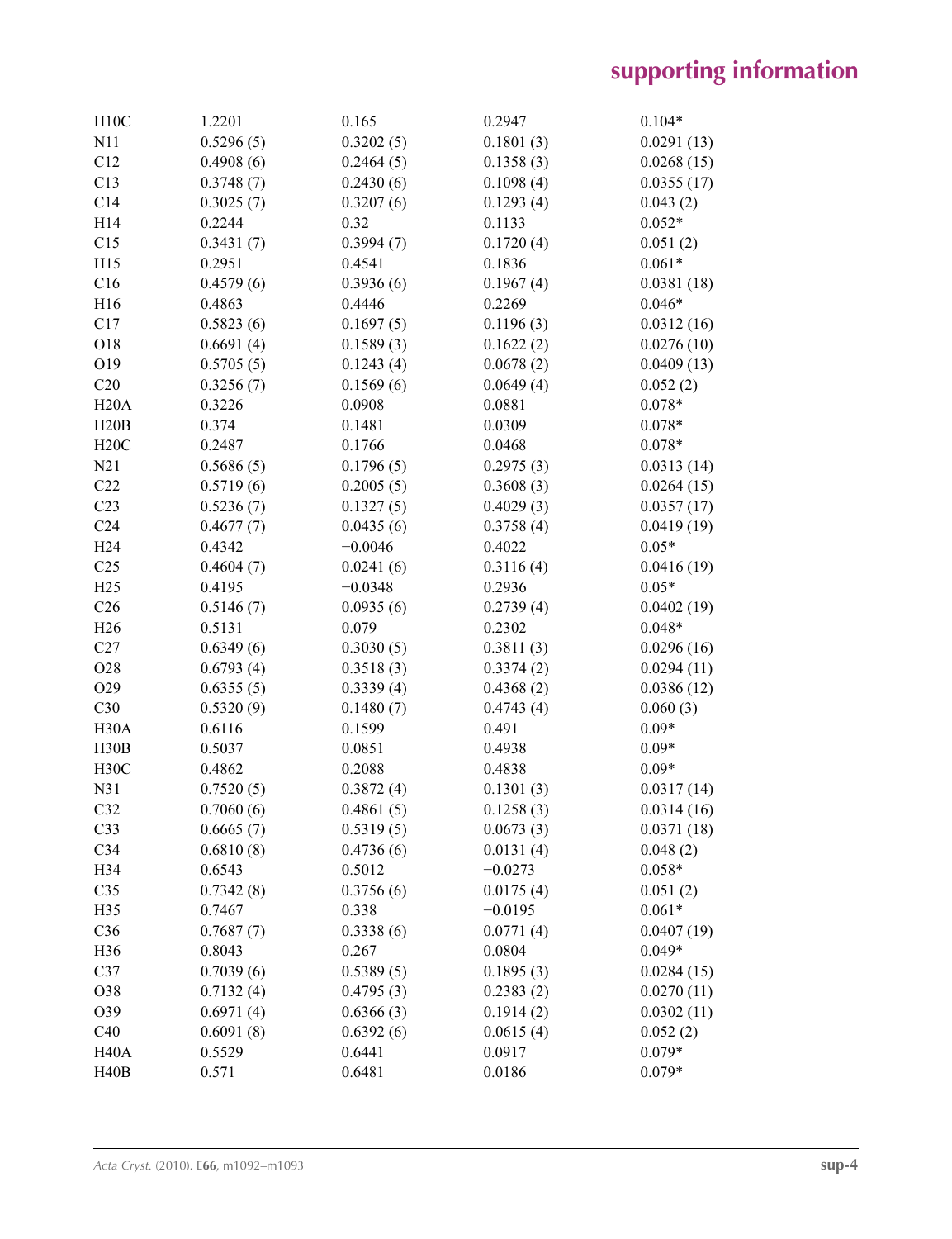| H40C | 0.6664    | 0.6942       | 0.0705      | $0.079*$   |  |
|------|-----------|--------------|-------------|------------|--|
| Na1  | 0.8432(2) | 0.0484(2)    | 0.16277(12) | 0.0320(6)  |  |
| O41  | 0.7863(5) | 0.0404(4)    | 0.0495(3)   | 0.0408(13) |  |
| H41A | 0.777(7)  | $-0.022(2)$  | 0.058(4)    | $0.049*$   |  |
| H41B | 0.720(3)  | 0.060(6)     | 0.048(4)    | $0.049*$   |  |
| O42  | 1.0436(6) | 0.0189(5)    | 0.1588(3)   | 0.0574(16) |  |
| H42A | 1.020(9)  | 0.068(5)     | 0.136(4)    | $0.069*$   |  |
| H42B | 1.073(8)  | $-0.003(8)$  | 0.128(3)    | $0.069*$   |  |
| O43  | 1.0969(6) | $-0.1006(6)$ | 0.0514(3)   | 0.0682(19) |  |
| H43A | 1.111(9)  | $-0.090(8)$  | 0.015(2)    | $0.082*$   |  |
| H43B | 1.028(3)  | $-0.113(8)$  | 0.040(5)    | $0.082*$   |  |
|      |           |              |             |            |  |

*Atomic displacement parameters (Å2 )*

|                 | $U^{11}$  | $U^{22}$  | $U^{33}$  | $U^{12}$    | $U^{13}$    | $U^{23}$       |
|-----------------|-----------|-----------|-----------|-------------|-------------|----------------|
| Eu1             | 0.0261(2) | 0.0200(2) | 0.0234(2) | 0.00011(13) | 0.00207(15) | $-0.00091(13)$ |
| N1              | 0.032(3)  | 0.023(3)  | 0.035(3)  | $-0.004(3)$ | 0.000(3)    | $-0.005(3)$    |
| C2              | 0.027(4)  | 0.016(3)  | 0.052(5)  | $-0.004(3)$ | 0.006(4)    | 0.001(3)       |
| C <sub>3</sub>  | 0.032(4)  | 0.036(4)  | 0.059(6)  | 0.001(3)    | $-0.007(4)$ | 0.008(4)       |
| C4              | 0.050(6)  | 0.052(5)  | 0.050(5)  | $-0.002(4)$ | $-0.018(4)$ | 0.006(4)       |
| C <sub>5</sub>  | 0.047(5)  | 0.041(4)  | 0.041(5)  | $-0.008(4)$ | $-0.009(4)$ | $-0.005(4)$    |
| C6              | 0.048(5)  | 0.030(4)  | 0.045(5)  | $-0.002(3)$ | 0.002(4)    | $-0.003(3)$    |
| C7              | 0.035(5)  | 0.029(4)  | 0.050(5)  | 0.001(3)    | 0.012(4)    | $-0.001(3)$    |
| O8              | 0.025(3)  | 0.032(3)  | 0.036(3)  | 0.001(2)    | 0.005(2)    | $-0.005(2)$    |
| O <sub>9</sub>  | 0.032(3)  | 0.095(5)  | 0.079(5)  | $-0.023(3)$ | 0.030(3)    | $-0.039(4)$    |
| C10             | 0.040(6)  | 0.073(6)  | 0.093(8)  | 0.014(5)    | $-0.002(6)$ | 0.002(6)       |
| N11             | 0.020(3)  | 0.035(3)  | 0.033(3)  | 0.005(3)    | 0.002(3)    | $-0.006(3)$    |
| C12             | 0.025(4)  | 0.029(3)  | 0.026(4)  | 0.003(3)    | $-0.002(3)$ | 0.006(3)       |
| C13             | 0.034(4)  | 0.037(4)  | 0.035(4)  | 0.001(3)    | $-0.001(4)$ | 0.009(3)       |
| C14             | 0.033(4)  | 0.043(4)  | 0.054(5)  | 0.007(4)    | 0.003(4)    | 0.005(4)       |
| C15             | 0.033(5)  | 0.052(5)  | 0.068(6)  | 0.016(4)    | 0.013(4)    | $-0.004(4)$    |
| C16             | 0.032(4)  | 0.037(4)  | 0.047(5)  | $-0.003(3)$ | 0.010(4)    | 0.002(3)       |
| C17             | 0.035(4)  | 0.029(4)  | 0.029(4)  | $-0.003(3)$ | $-0.001(3)$ | 0.000(3)       |
| O18             | 0.025(2)  | 0.026(2)  | 0.029(3)  | $-0.002(2)$ | $-0.005(2)$ | $-0.002(2)$    |
| O19             | 0.048(3)  | 0.040(3)  | 0.032(3)  | $-0.001(2)$ | $-0.002(3)$ | $-0.011(2)$    |
| C20             | 0.043(5)  | 0.048(5)  | 0.059(6)  | 0.000(4)    | $-0.022(4)$ | $-0.005(4)$    |
| N21             | 0.033(3)  | 0.028(3)  | 0.033(3)  | 0.001(3)    | 0.006(3)    | 0.003(3)       |
| C22             | 0.030(4)  | 0.021(3)  | 0.028(4)  | 0.001(3)    | 0.005(3)    | 0.007(3)       |
| C <sub>23</sub> | 0.049(5)  | 0.024(4)  | 0.036(4)  | 0.001(3)    | 0.014(4)    | 0.007(3)       |
| C <sub>24</sub> | 0.042(5)  | 0.031(4)  | 0.054(5)  | $-0.005(3)$ | 0.013(4)    | 0.007(4)       |
| C <sub>25</sub> | 0.039(5)  | 0.034(4)  | 0.053(5)  | $-0.010(3)$ | 0.010(4)    | $-0.006(4)$    |
| C <sub>26</sub> | 0.045(5)  | 0.040(4)  | 0.035(4)  | $-0.009(4)$ | 0.003(4)    | $-0.006(3)$    |
| C27             | 0.030(4)  | 0.033(4)  | 0.025(4)  | 0.008(3)    | 0.003(3)    | 0.001(3)       |
| O28             | 0.040(3)  | 0.024(2)  | 0.027(2)  | $-0.002(2)$ | 0.015(2)    | $-0.006(2)$    |
| O29             | 0.049(3)  | 0.040(3)  | 0.027(3)  | $-0.007(3)$ | 0.008(2)    | $-0.001(2)$    |
| C30             | 0.100(8)  | 0.041(5)  | 0.041(5)  | $-0.026(5)$ | 0.018(5)    | 0.005(4)       |
| N31             | 0.038(4)  | 0.026(3)  | 0.032(3)  | $-0.004(3)$ | 0.007(3)    | $-0.001(2)$    |
| C32             | 0.039(4)  | 0.023(4)  | 0.033(4)  | $-0.001(3)$ | 0.009(3)    | 0.000(3)       |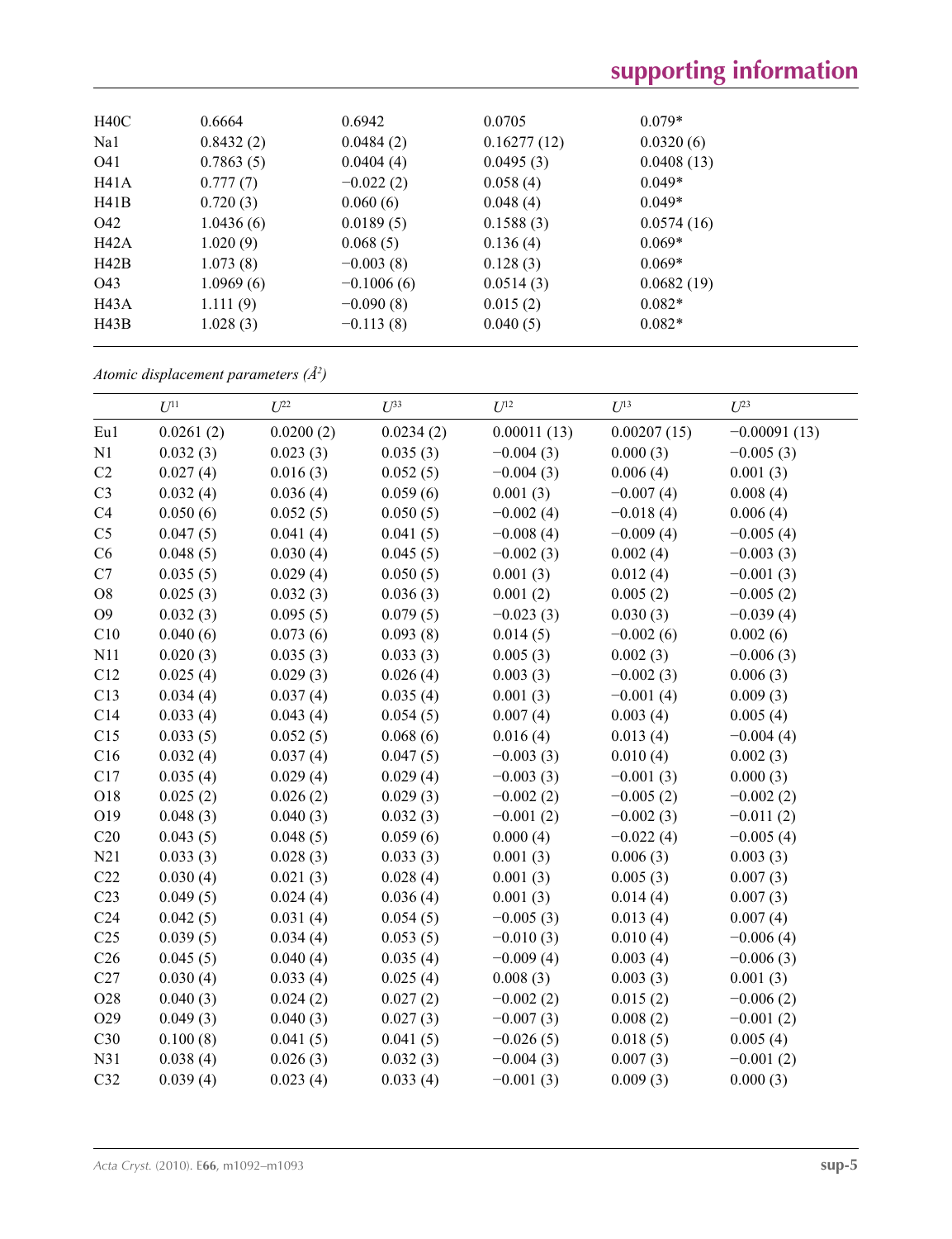| C <sub>33</sub> | 0.045(5)   | 0.035(4)   | 0.031(4)   | $-0.012(3)$ | $-0.002(4)$ | 0.005(3)      |  |
|-----------------|------------|------------|------------|-------------|-------------|---------------|--|
| C <sub>34</sub> | 0.075(6)   | 0.045(5)   | 0.026(4)   | $-0.016(4)$ | 0.005(4)    | 0.001(4)      |  |
| C <sub>35</sub> | 0.085(7)   | 0.039(5)   | 0.032(4)   | $-0.011(4)$ | 0.019(5)    | $-0.005(4)$   |  |
| C <sub>36</sub> | 0.062(5)   | 0.027(4)   | 0.037(4)   | $-0.003(4)$ | 0.018(4)    | $-0.003(3)$   |  |
| C <sub>37</sub> | 0.029(4)   | 0.022(4)   | 0.034(4)   | $-0.003(3)$ | 0.000(3)    | 0.001(3)      |  |
| O38             | 0.044(3)   | 0.007(2)   | 0.031(3)   | 0.0076(18)  | 0.009(2)    | 0.0021(18)    |  |
| O <sub>39</sub> | 0.039(3)   | 0.022(2)   | 0.029(3)   | $-0.002(2)$ | 0.003(2)    | $-0.006(2)$   |  |
| C40             | 0.065(6)   | 0.040(5)   | 0.050(5)   | $-0.005(4)$ | $-0.005(5)$ | 0.011(4)      |  |
| Na1             | 0.0388(16) | 0.0279(14) | 0.0295(14) | 0.0015(12)  | 0.0048(13)  | $-0.0019(11)$ |  |
| O41             | 0.054(4)   | 0.038(3)   | 0.032(3)   | 0.007(3)    | 0.013(3)    | 0.002(2)      |  |
| O42             | 0.057(4)   | 0.058(4)   | 0.061(4)   | 0.007(3)    | 0.020(4)    | $-0.005(3)$   |  |
| O43             | 0.049(4)   | 0.107(5)   | 0.052(4)   | $-0.013(4)$ | 0.018(4)    | $-0.001(4)$   |  |
|                 |            |            |            |             |             |               |  |

*Geometric parameters (Å, º)*

| $Eu1 - O28$   | 2.362(4)  | $N21 - C22$  | 1.360(9)  |
|---------------|-----------|--------------|-----------|
| $Eu1 - O18$   | 2.366(4)  | $C22-C23$    | 1.399(9)  |
| $Eu1 - O8$    | 2.375(5)  | $C22-C27$    | 1.526(9)  |
| $Eu1 - O38$   | 2.445(4)  | $C23-C24$    | 1.392(10) |
| $Eu1 - O39$ i | 2.461(4)  | $C23-C30$    | 1.513(11) |
| $Eu1 - N11$   | 2.606(5)  | $C24 - C25$  | 1.371(11) |
| $Eu1 - N1$    | 2.619(6)  | $C24 - H24$  | 0.94      |
| $Eu1 - N31$   | 2.683(6)  | $C25-C26$    | 1.386(10) |
| $Eu1 - N21$   | 2.745(6)  | $C25 - H25$  | 0.94      |
| $N1-C6$       | 1.341(9)  | $C26 - H26$  | 0.94      |
| $N1-C2$       | 1.354(9)  | $C27 - 029$  | 1.238(8)  |
| $C2-C3$       | 1.415(11) | $C27 - 028$  | 1.271(8)  |
| $C2-C7$       | 1.507(11) | O28-Na1ii    | 2.495(5)  |
| $C3-C4$       | 1.399(12) | C30-H30A     | 0.97      |
| $C3 - C10$    | 1.501(12) | C30-H30B     | 0.97      |
| $C4 - C5$     | 1.368(12) | СЗ0-НЗОС     | 0.97      |
| $C4 - H4$     | 0.94      | $N31 - C36$  | 1.342(9)  |
| $C5-C6$       | 1.376(11) | $N31 - C32$  | 1.359(8)  |
| $C5 - H5$     | 0.94      | $C32 - C33$  | 1.395(10) |
| $C6 - H6$     | 0.94      | $C32-C37$    | 1.505(9)  |
| $C7 - O9$     | 1.242(9)  | $C33-C34$    | 1.389(10) |
| $C7 - 08$     | 1.266(9)  | $C33-C40$    | 1.510(11) |
| $O8 - Na1$    | 2.405(5)  | $C34 - C35$  | 1.382(12) |
| $C10 - H10A$  | 0.97      | C34-H34      | 0.94      |
| $C10 - H10B$  | 0.97      | $C35-C36$    | 1.382(11) |
| C10-H10C      | 0.97      | $C35 - H35$  | 0.94      |
| $N11 - C16$   | 1.325(9)  | C36-H36      | 0.94      |
| $N11 - C12$   | 1.360(9)  | $C37 - O39$  | 1.236(7)  |
| $C12-C13$     | 1.408(10) | $C37 - 038$  | 1.269(8)  |
| $C12 - C17$   | 1.512(10) | O38-Na1ii    | 2.425(5)  |
| $C13 - C14$   | 1.389(11) | 039-Eu1ii    | 2.461(4)  |
| $C13 - C20$   | 1.513(11) | C40-H40A     | 0.97      |
| $C14 - C15$   | 1.388(12) | $C40 - H40B$ | 0.97      |
|               |           |              |           |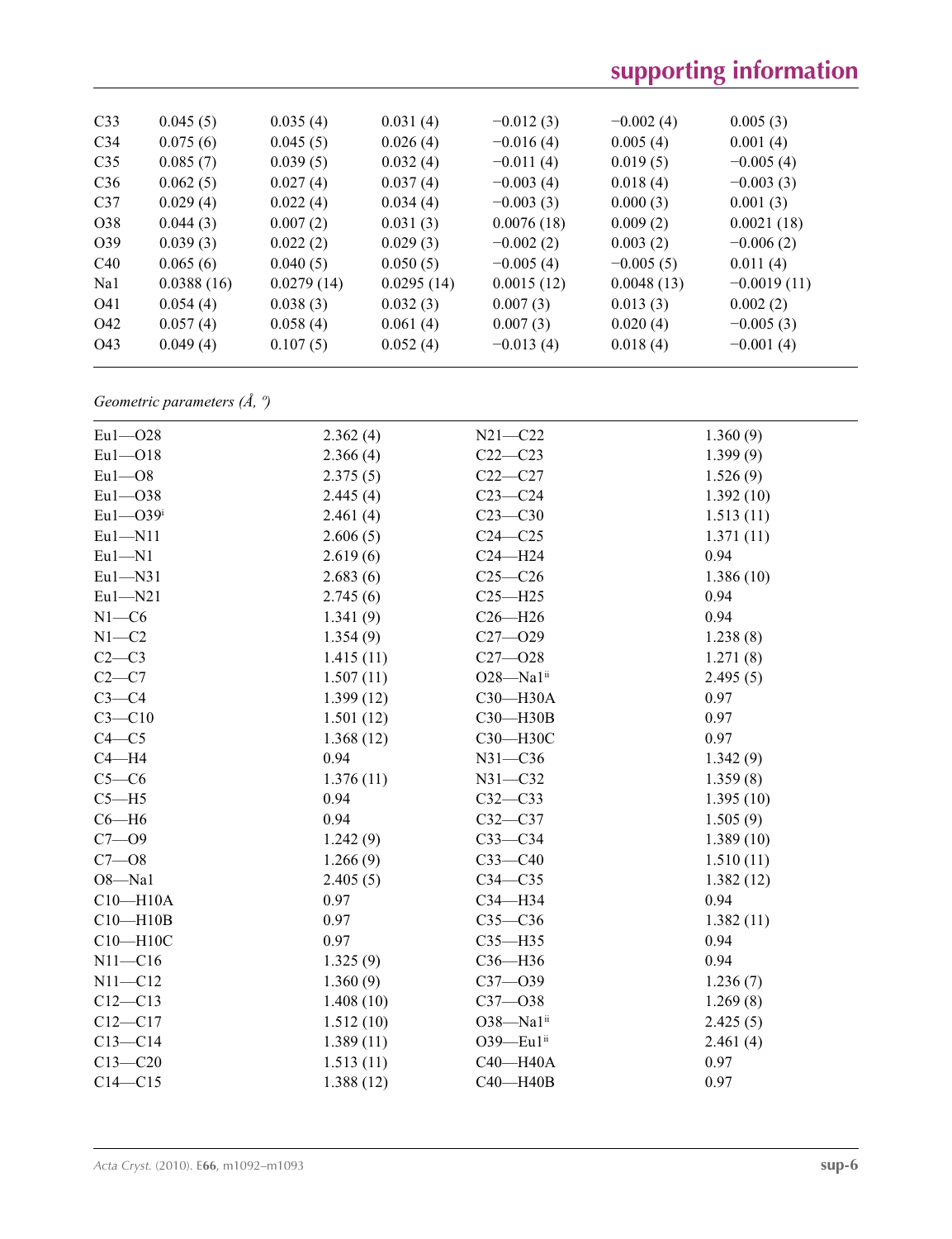| $C14 - H14$         | 0.94        | C40-H40C                          | 0.97       |
|---------------------|-------------|-----------------------------------|------------|
| $C15 - C16$         | 1.389(11)   | Na1-042                           | 2.390(7)   |
| $C15 - H15$         | 0.94        | $Na1 - O41$                       | 2.412(6)   |
| $C16 - H16$         | 0.94        | $Na1 - O38$ <sup>i</sup>          | 2.425(5)   |
| $C17 - 019$         | 1.229(8)    | $Na1 - O28i$                      | 2.495(5)   |
| $C17 - 018$         | 1.287(8)    | O41-H41A                          | 0.82(2)    |
| $O18 - Na1$         | 2.470(5)    | $O41 - H41B$                      | 0.81(2)    |
| $C20 - H20A$        | 0.97        | O42-H42A                          | 0.81(4)    |
| $C20 - H20B$        | 0.97        | $O42 - H42B$                      | 0.82(4)    |
| $C20 - H20C$        | 0.97        | O43-H43A                          | 0.82(3)    |
| $N21 - C26$         | 1.326(9)    | O43-H43B                          | 0.83(2)    |
|                     |             |                                   |            |
| $O28 - Eu1 - O18$   | 138.38 (16) | $H20A - C20 - H20C$               | 109.5      |
| $O28 - Eu1 - O8$    | 138.64(17)  | H20B-C20-H20C                     | 109.5      |
| $O18 - Eu1 - O8$    | 73.99(16)   | $C26 - N21 - C22$                 | 119.2(6)   |
| $O28 - Eu1 - O38$   | 68.54(14)   | $C26 - N21 - Eu1$                 | 124.5(5)   |
| $O18 - Eu1 - O38$   | 130.08(15)  | $C22 - N21 - Eu1$                 | 113.3(4)   |
| $O8 - Eu1 - O38$    | 114.16(15)  | N21-C22-C23                       | 122.6(6)   |
| $O28$ —Eu1— $O39^i$ | 82.10 (15)  | N21-C22-C27                       | 113.5(6)   |
| $O18$ —Eu1— $O39^i$ | 86.72(15)   | $C23-C22-C27$                     | 123.9(6)   |
| $O8$ —Eu1— $O39i$   | 73.99 (16)  | $C24 - C23 - C22$                 | 116.0(7)   |
| $O38$ —Eu1— $O39^i$ | 143.12(15)  | $C24 - C23 - C30$                 | 119.1(7)   |
| $O28 - Eu1 - N11$   | 92.68 (17)  | $C22-C23-C30$                     | 124.8(7)   |
| $O18 - Eu1 - N11$   | 64.57(16)   | $C25-C24-C23$                     | 121.6(7)   |
| $O8$ -Eul-N11       | 128.55(17)  | $C25-C24-H24$                     | 119.2      |
| 038-Eu1-N11         |             | C23-C24-H24                       | 119.2      |
|                     | 75.50 (17)  |                                   |            |
| $O39^i$ -Eul-N11    | 129.43(17)  | $C24-C25-C26$<br>$C24-C25-H25$    | 118.3(7)   |
| $O28 - Eu1 - N1$    | 76.71 (17)  |                                   | 120.8      |
| $O18 - Eu1 - N1$    | 136.50(16)  | $C26-C25-H25$                     | 120.8      |
| $O8$ -Eul-N1        | 64.04 (17)  | N21-C26-C25                       | 122.2(7)   |
| $O38 - Eu1 - N1$    | 79.96 (16)  | N21-C26-H26                       | 118.9      |
| $O39^i$ -Eul-N1     | 71.71 (16)  | $C25-C26-H26$                     | 118.9      |
| $N11$ —Eu1—N1       | 155.41(18)  | $O29 - C27 - O28$                 | 125.5(7)   |
| $O28 - Eu1 - N31$   | 130.23(16)  | O29-C27-C22                       | 118.9(6)   |
| O18-Eu1-N31         | 76.59 (16)  | $O28-C27-C22$                     | 115.5(6)   |
| $O8$ —Eu1—N31       | 71.71 (17)  | $C27 - 028 - Eu1$                 | 129.5(4)   |
| $O38$ —Eu1—N31      | 62.05(15)   | $C27 - 028 - Na1$ <sup>ii</sup>   | 115.5(4)   |
| $O39^i$ -Eu1-N31    | 144.81(17)  | Eul $-$ O28 $-$ Nal <sup>ii</sup> | 112.56(18) |
| $N11$ —Eu $1$ —N31  | 70.19 (18)  | C23-C30-H30A                      | 109.5      |
| $N1$ —Eu1—N31       | 99.62 (18)  | C23-C30-H30B                      | 109.5      |
| $O28 - Eu1 - N21$   | 61.14(16)   | H30A-C30-H30B                     | 109.5      |
| $O18 - Eu1 - N21$   | 77.87 (17)  | С23-С30-Н30С                      | 109.5      |
| $O8 - Eu1 - N21$    | 130.42(17)  | H30A-C30-H30C                     | 109.5      |
| $O38$ —Eu1—N21      | 115.25(16)  | H30B-C30-H30C                     | 109.5      |
| $O39^i$ -Eu1-N21    | 64.34(17)   | $C36 - N31 - C32$                 | 120.0(6)   |
| $N11$ —Eu $1$ —N21  | 69.23(18)   | $C36 - N31 - Eu1$                 | 121.5(4)   |
| $N1$ —Eu $1$ —N21   | 121.48 (18) | C32-N31-Eu1                       | 114.9(4)   |
| $N31$ -Eu $1$ -N21  | 138.30 (18) | N31-C32-C33                       | 121.9(6)   |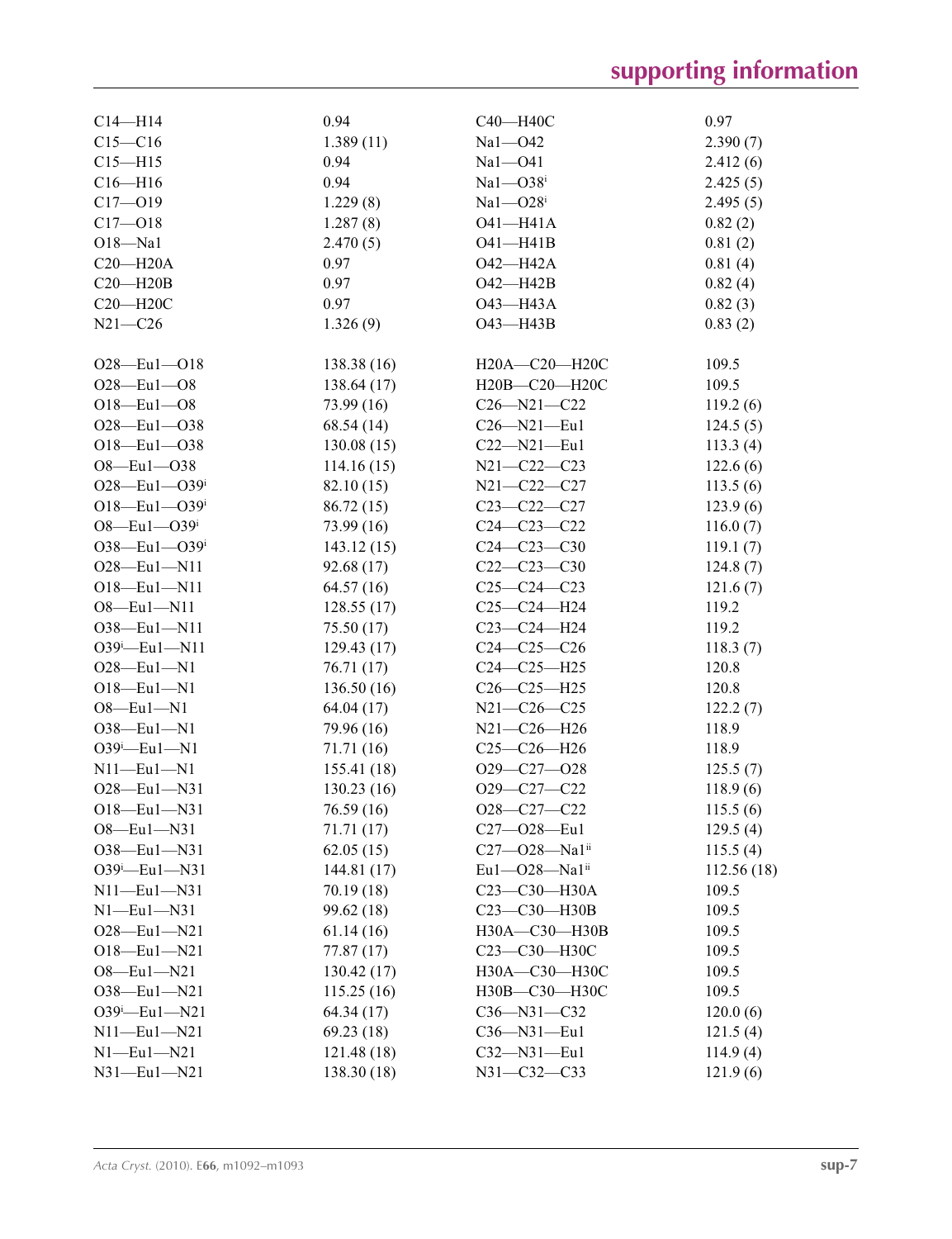| $O28$ —Eul—Nal                      | 143.49 (12)          | $N31 - C32 - C37$                      | 113.2(6)                |
|-------------------------------------|----------------------|----------------------------------------|-------------------------|
| $O18$ -Eul-Nal                      | 40.69(11)            | $C33-C32-C37$                          | 124.9(6)                |
| $O8$ -Eul-Nal                       | 39.15(12)            | $C34 - C33 - C32$                      | 116.9(7)                |
| $O38$ -Eul-Nal                      | 146.40(11)           | $C34 - C33 - C40$                      | 120.2(7)                |
| $O39$ <sup>i</sup> -Eul-Nal         | 61.90(11)            | $C32-C33-C40$                          | 122.8(7)                |
| $N11$ —Eu $1$ —Na1                  | 105.07(13)           | $C35-C34-C33$                          | 120.9(7)                |
| $N1$ —Eu $1$ —Na $1$                | 96.20(13)            | C35-C34-H34                            | 119.5                   |
| $N31$ —Eu $1$ —Na1                  | 86.14 (13)           | C33-C34-H34                            | 119.5                   |
| $N21$ —Eu $1$ —Na1                  | 95.37(13)            | $C36 - C35 - C34$                      | 119.1(7)                |
| $O28$ —Eu1—Na1 $i$                  | 34.76(11)            | $C36 - C35 - H35$                      | 120.5                   |
| $O18$ —Eu $1$ —Na $1$ <sup>ii</sup> | 147.06(11)           | C34-C35-H35                            | 120.5                   |
| $O8$ —Eul—Nal <sup>ii</sup>         | 134.53(12)           | N31-C36-C35                            | 120.9(7)                |
| $O38$ —Eul—Nal <sup>ii</sup>        | 33.77(11)            | N31-C36-H36                            | 119.5                   |
| $O39^i$ -Eul-Nal <sup>ii</sup>      | 114.16(11)           | C35-C36-H36                            | 119.5                   |
| $N11$ —Eu $1$ —Na $1$ <sup>ii</sup> | 82.61 (13)           | $O39 - C37 - O38$                      | 124.2(6)                |
| $N1$ —Eu $1$ —Na $1$ <sup>ii</sup>  | 76.06(13)            | O39-C37-C32                            | 118.5(6)                |
| $N31$ —Eu $1$ —Na $1$ <sup>ii</sup> | 95.64(12)            | $O38-C37-C32$                          | 117.2(5)                |
| $N21$ —Eu1—Na1 <sup>ii</sup>        | 88.33 (13)           | $C37 - O38 - Na1ii$                    | 118.8(4)                |
| Na1-Eu1-Na1ii                       | 172.242(13)          | $C37 - 038 - Eu1$                      | 126.9(4)                |
| $C6 - N1 - C2$                      | 119.0(6)             | $Na1ii$ — $O38$ —Eu1                   | 112.13(17)              |
| $C6 - N1 - Eu1$                     | 123.7(5)             | $C37 - O39 - Eu1ii$                    | 140.1(4)                |
| $C2-M1-Eu1$                         | 115.3(4)             | C33-C40-H40A                           | 109.5                   |
| $N1-C2-C3$                          | 121.9(7)             | $C33 - C40 - H40B$                     | 109.5                   |
| $N1-C2-C7$                          | 114.6(6)             | H40A-C40-H40B                          | 109.5                   |
| $C3-C2-C7$                          | 123.4(7)             | СЗЗ-С40-Н40С                           | 109.5                   |
| $C4-C3-C2$                          | 116.3(8)             | H40A-C40-H40C                          | 109.5                   |
| $C4 - C3 - C10$                     | 119.1(8)             | H40B-C40-H40C                          | 109.5                   |
| $C2-C3-C10$                         | 124.7(8)             | $O42 - Na1 - O8$                       | 85.1(2)                 |
| $C5-C4-C3$                          | 121.7(8)             | $O42 - Na1 - O41$                      | 96.8(2)                 |
| $C5-C4-H4$                          | 119.2                | $O8 - Na1 - O41$                       | 112.9(2)                |
| $C3-C4-H4$                          | 119.2                | $O42 - Na1 - O38$ <sup>i</sup>         | 109.9(2)                |
| $C4-C5-C6$                          | 118.1(8)             | 08—Na1—038 <sup>i</sup>                | 98.53 (18)              |
| $C4-C5-H5$                          | 120.9                | $O41 - Na1 - O38$ <sup>i</sup>         | 140.2(2)                |
| $C6-C5-H5$                          | 120.9                | $O42 - Na1 - O18$                      | 154.5(2)                |
| $N1-C6-C5$                          | 123.0(8)             | 08—Na1—O18                             | 71.62 (17)              |
| $N1-C6-H6$                          | 118.5                | $O41 - Na1 - O18$                      | 83.39 (18)              |
| $C5-C6-H6$                          | 118.5                | $O38^i$ -Na1- $O18$                    | 84.22 (17)              |
| $O9 - C7 - O8$                      | 124.5(8)             | $O42 - Na1 - O28$                      | 87.1(2)                 |
| $O9 - C7 - C2$                      | 119.8(7)             | $O8 - Na1 - O28$                       | 159.7(2)                |
| $O8-C7-C2$                          | 115.7(6)             | $O41 - Na1 - O28$                      |                         |
| $C7 - 08 - Eu1$                     |                      | O38 <sup>i</sup> -Na1-O28 <sup>i</sup> | 86.55(18)               |
| $C7 - 08 - Na1$                     | 127.2(5)<br>121.6(4) | $O18 - Na1 - O28$                      | 66.77(15)<br>118.29(18) |
| $Eu1 - O8 - Na1$                    | 102.29(19)           | $O42 - Na1 - Eu1$                      |                         |
| $C3 - C10 - H10A$                   | 109.5                |                                        | 122.20(18)              |
| $C3-C10-H10B$                       |                      | $O8 - Na1 - Eu1$                       | 38.56 (12)              |
| $H10A - C10 - H10B$                 | 109.5<br>109.5       | $O41 - Na1 - Eu1$<br>$O38^i$ -Nal-Eul  | 113.60(15)              |
| C3-C10-H10C                         | 109.5                | $O18 - Na1 - Eu1$                      | 76.54 (12)              |
| H10A-C10-H10C                       | 109.5                | $O28^i$ -Nal-Eul                       | 38.65(11)               |
|                                     |                      |                                        | 139.58 (14)             |